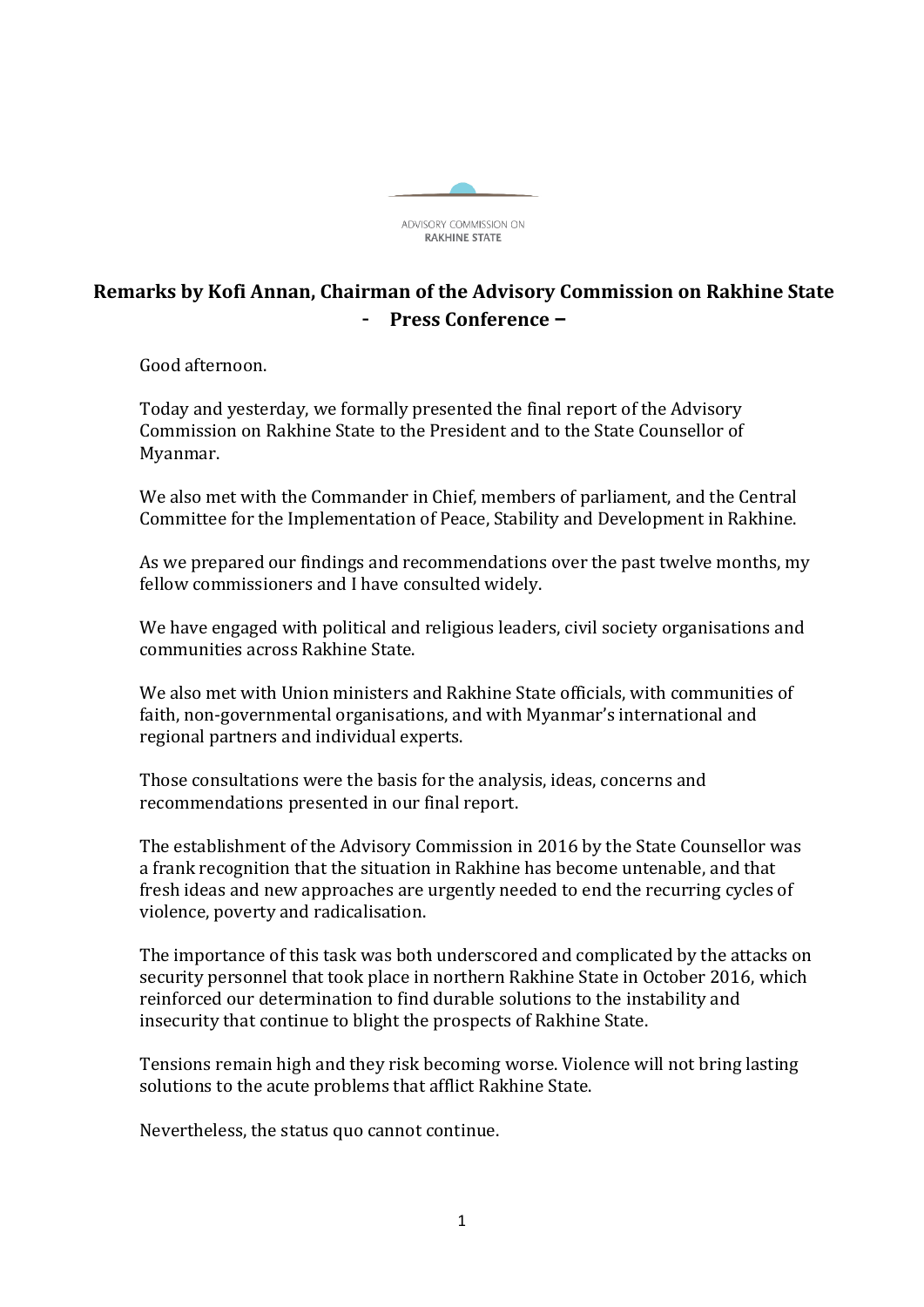In that regard, I welcome the initial steps taken by the government to implement the interim recommendations which we issued in March of this year,

This work should be intensified to attenuate the anxieties that currently grip Rakhine State.

In developing our final recommendations, we have endeavoured to listen and learn; to carry out our mandate with rigorous impartiality; and to focus on the future.

If adopted and implemented in the spirit in which they were conceived, I firmly believe that these recommendations, along with those of our interim report, can trace a path to lasting peace in Rakhine State.

Allow me to briefly highlight some of those recommendations.

First, our recommendations address the low levels of socio-economic development in the State, including the limited access to essential basic services. Poverty is pervasive and diminishes everyone's expectation of a better life.

Our recommendations speak to the frustrations of the Muslim population, which feels especially vulnerable because it is deprived of documentation and the freedom of movement.

This is why we have presented ambitious steps on the central questions of citizenship verification, documentation, rights and equality before the law.

Although the Muslim community has legitimate concerns about the verification process, I would urge them to work with the government to address those concerns.

We are well aware that our recommendations on citizenship and freedom of movement touch on profound concerns of the Rakhine population.

Nevertheless, the Commission has chosen to squarely face these sensitive issues because we believe that if they are left to fester, the future of Rakhine State – and indeed Myanmar as a whole - will be irretrievably jeopardized.

This is the reason why we have made several recommendations to enhance intercommunal dialogue and reconciliation to reduce the tension among the communities of Rakhine State. We have also made recommendations aimed at strengthening cooperation between local communities and the State and central Governments.

This is a critical step for Rakhines and Muslims alike. Only in this way can they break out of the hostility that leads to the violence and despair that has blighted their lives for so long.

The report also provides recommendations on border security and bilateral cooperation with Bangladesh, including the pressing challenge of drug trafficking.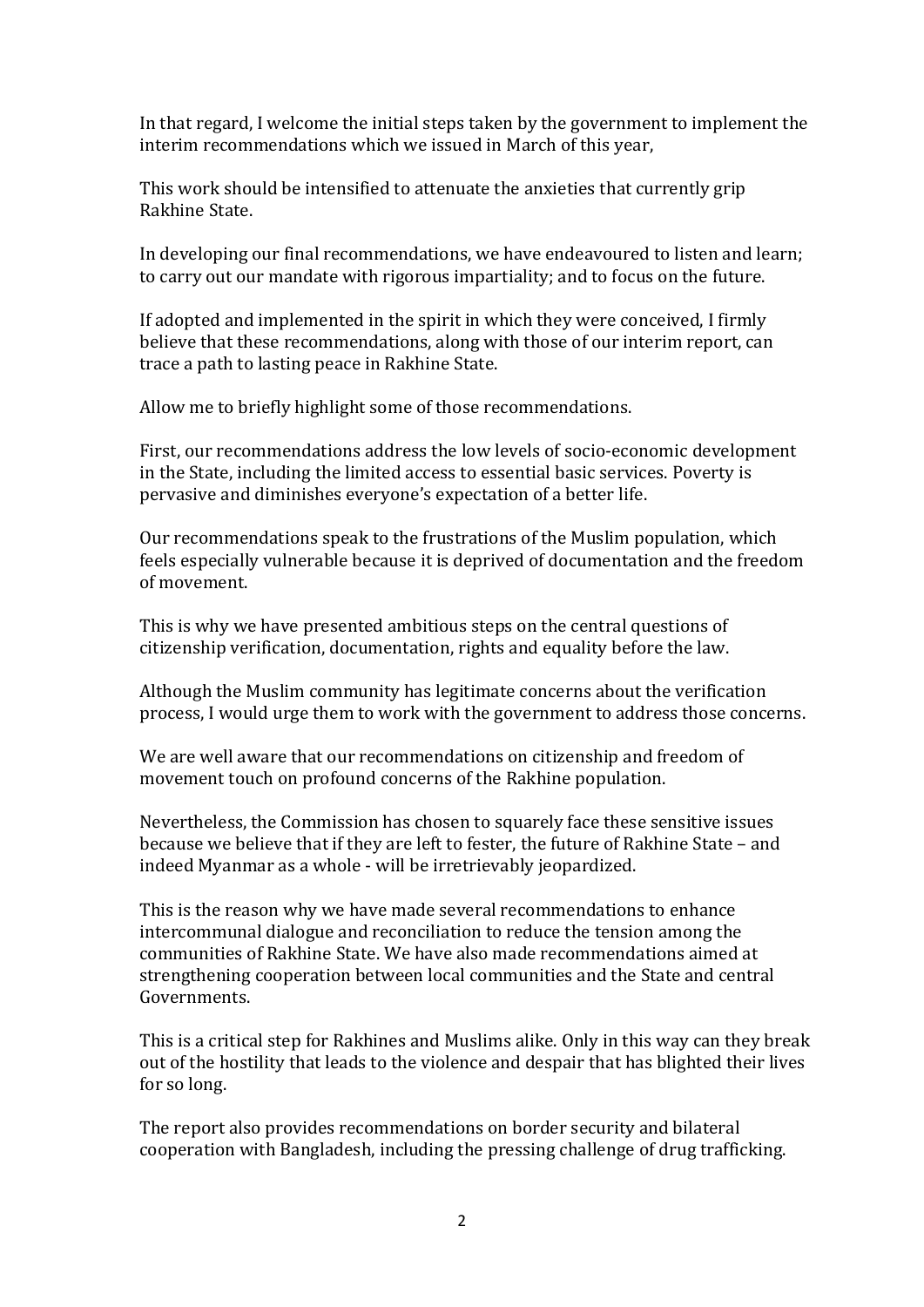The security and economic prospects of both countries will benefit from better relations and cooperation.

With the presentation of our final report, the Advisory Commission on Rakhine has fulfilled its mandate.

Responsibility for the implementation of our recommendations now lies with Myanmar's leaders, institutions and people: the Union and Rakhine State governments; the national and state parliaments; religious and community leaders; and above all, the people of Rakhine.

We have suggested that the Government establish a mechanism to facilitate and track that process.

Guidance from the Union level must be matched by action at the state level, by local authorities, and the security services, whose powers confer upon them the responsibility and capacity to be a force for positive change in Rakhine State.

As we complete our task, I would like thank the people of Rakhine State who have placed their confidence in us and engaged with us during our visits to the State. First and foremost, this report is for them.

I would also like to acknowledge the great dedication and tireless efforts of my fellow commissioners. They have done much of the work on the ground, including many consultations in Rakhine State.

They have shown commendable resolve. We have worked together in a spirit of frank and open debate with only one objective in mind: the welfare of the people of Rakhine.

I would like especially to express my deep appreciation to the State Counsellor, Daw Aung San Suu Kyi for her leadership in setting up the Commission and her readiness to meet and consult with me whenever needed.

On the occasion of my visits to Myanmar, I was graciously received by the President of the Union U Htin Kyaw who offered the Commission valuable advice.

The armed forces and other security services have a critical role to play in building a better future for Rakhine State.

I was pleased, therefore, that the Commission was able to meet and consult with the Commander-in-Chief, Senior General Min Aung Hlaing and other senior officers of the Tatmadaw on several occasions.

Rakhine State faces complex political, economic and social challenges; they can only be surmounted through a sustained and coordinated effort by the civilian and military authorities - at the Union, State and the local levels.